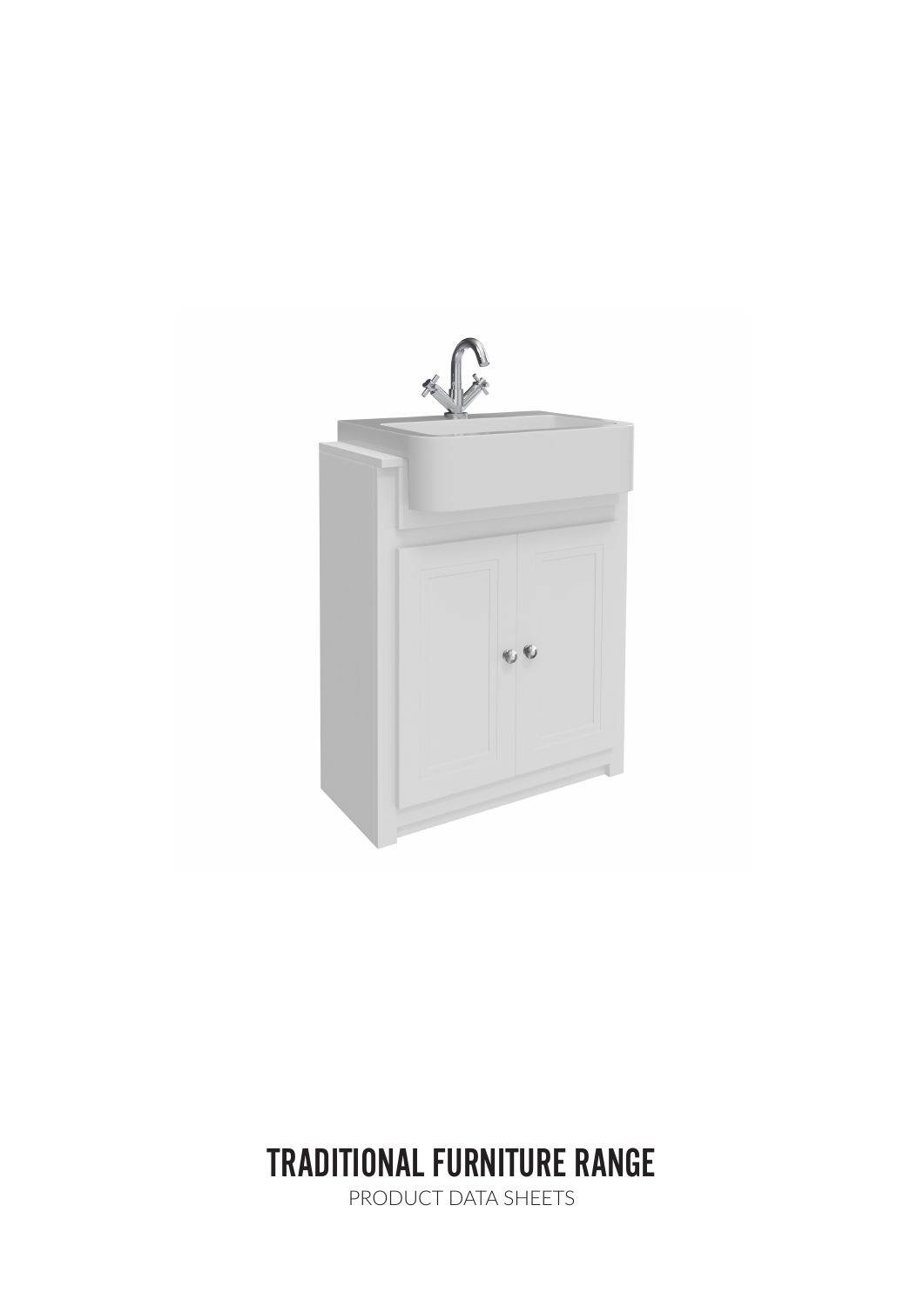# TRADITIONAL FURNITURE RANGE Vanity Unit

Product Code TRADFURN001 / TRADFURN002 / TRADFURN003 / TRADFURN004



### Features

- Modular design. Tailor the layout to suit your space
- 15mm solid carcass
- 18mm-thick fronts, doors, and tops
- Soft-close doors
- Ceramic basin
- 1 tap hole
- Choice of 3 satin finish colours

**Dimensions** (measurements in mm)











. Whilst we endeavour to ensure that the product information is accurate we accept no liability for any information given.<br>All images are for illustration purposes only. Product images and specifications are subject to cha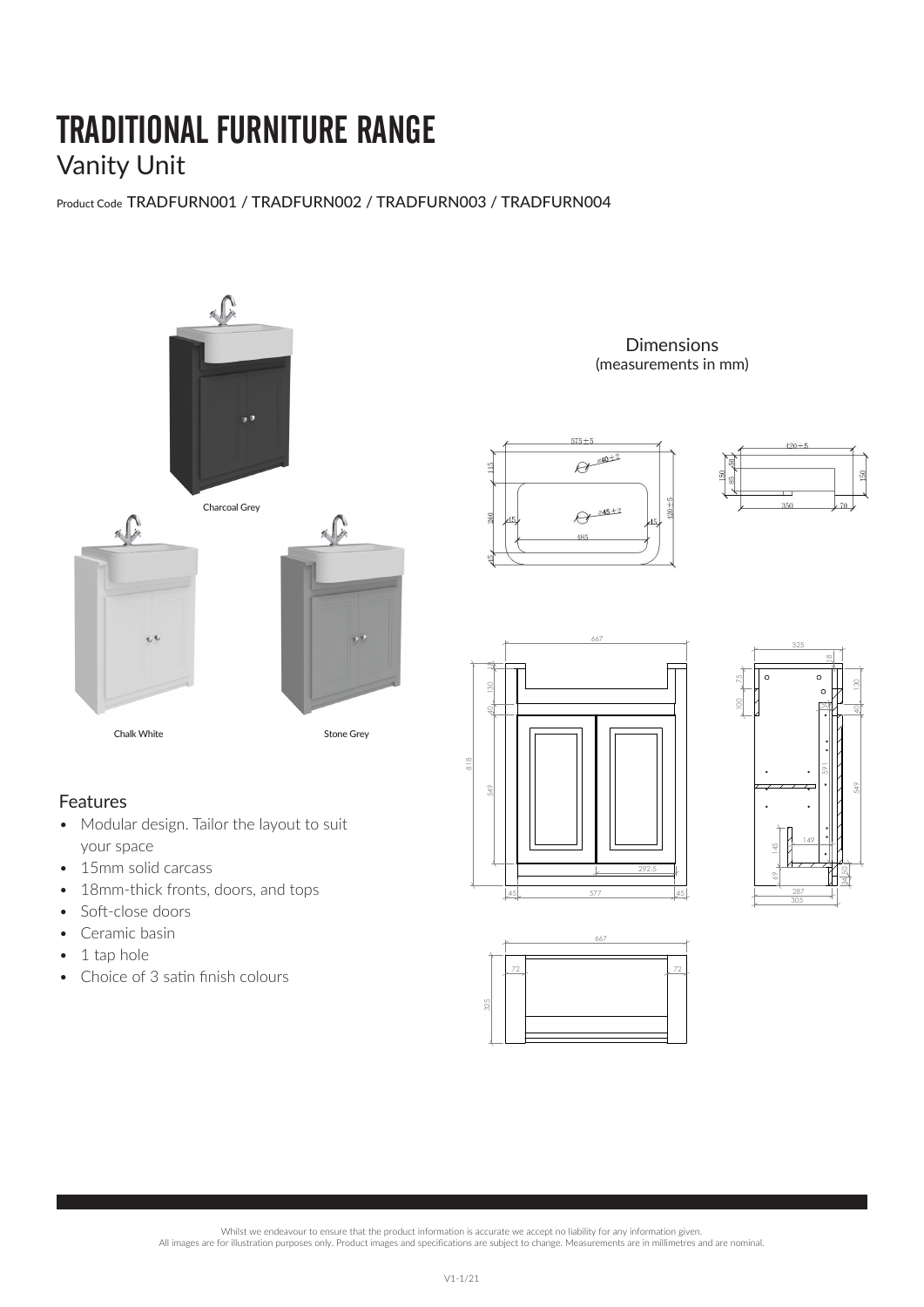# TRADITIONAL FURNITURE RANGE WC Unit

Product Code TRADFURN005 / TRADFURN006 / TRADFURN007



**Dimensions** (measurements in mm)



470

 $\mathbf{r}$ 



MD911�桶哳

工程�号

工程�号

### Features

- Modular design. Tailor the layout to suit your space
- 15mm solid carcass
- 18mm-thick fronts, and tops
- Choice of 3 satin finish colours

Whilst we endeavour to ensure that the product information is accurate we accept no liability for any information given.<br>All images are for illustration purposes only. Product images and specifications are subject to chang MD911�桶哳

制造 ��

制造 ��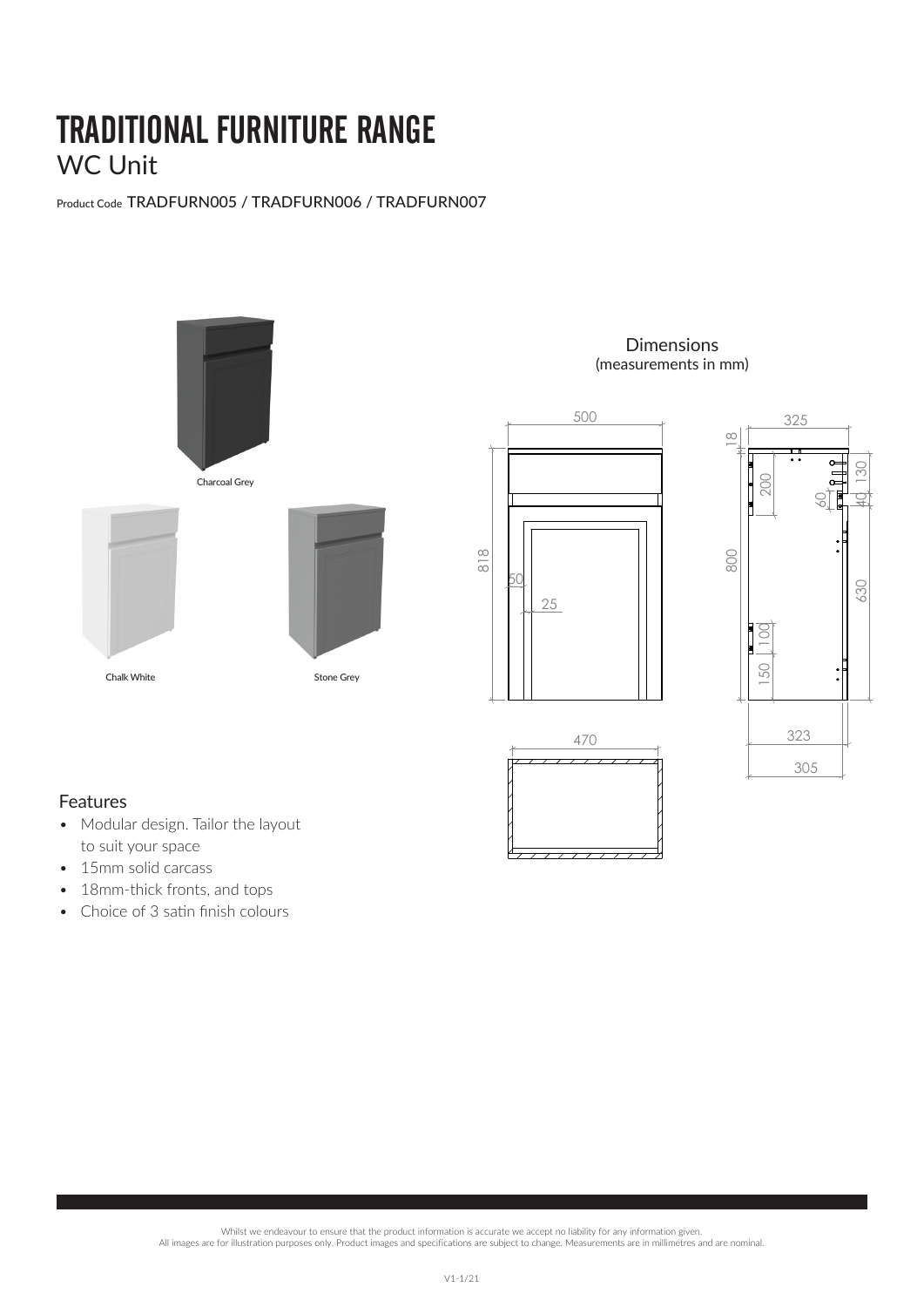### TRADITIONAL FURNITURE RANGE 400 Side Cabinet

Product Code TRADFURN008 / TRADFURN009 / TRADFURN010



Charcoal Grey

ø

Chalk White **Stone Grey** 

**Dimensions** (measurements in mm)





15 haqida 15 da qayta 15 da qayta 15 da qayta 15 da qayta 15 da qayta 15 da qayta 15 da qayta 15 da qayta 15 d

 $18.8<sub>10</sub>$ 

#### Features

• Modular design. Tailor the layout to suit your space

 $\mathbb{G}$ 

- 15mm solid carcass
- 18mm-thick fronts, doors, and tops
- Soft-close doors and drawers
- $\bullet$  Choice of 3 satin finish colours



Whilst we endeavour to ensure that the product information is accurate we accept no liability for any information given.<br>All images are for illustration purposes only. Product images and specifications are subject to chang